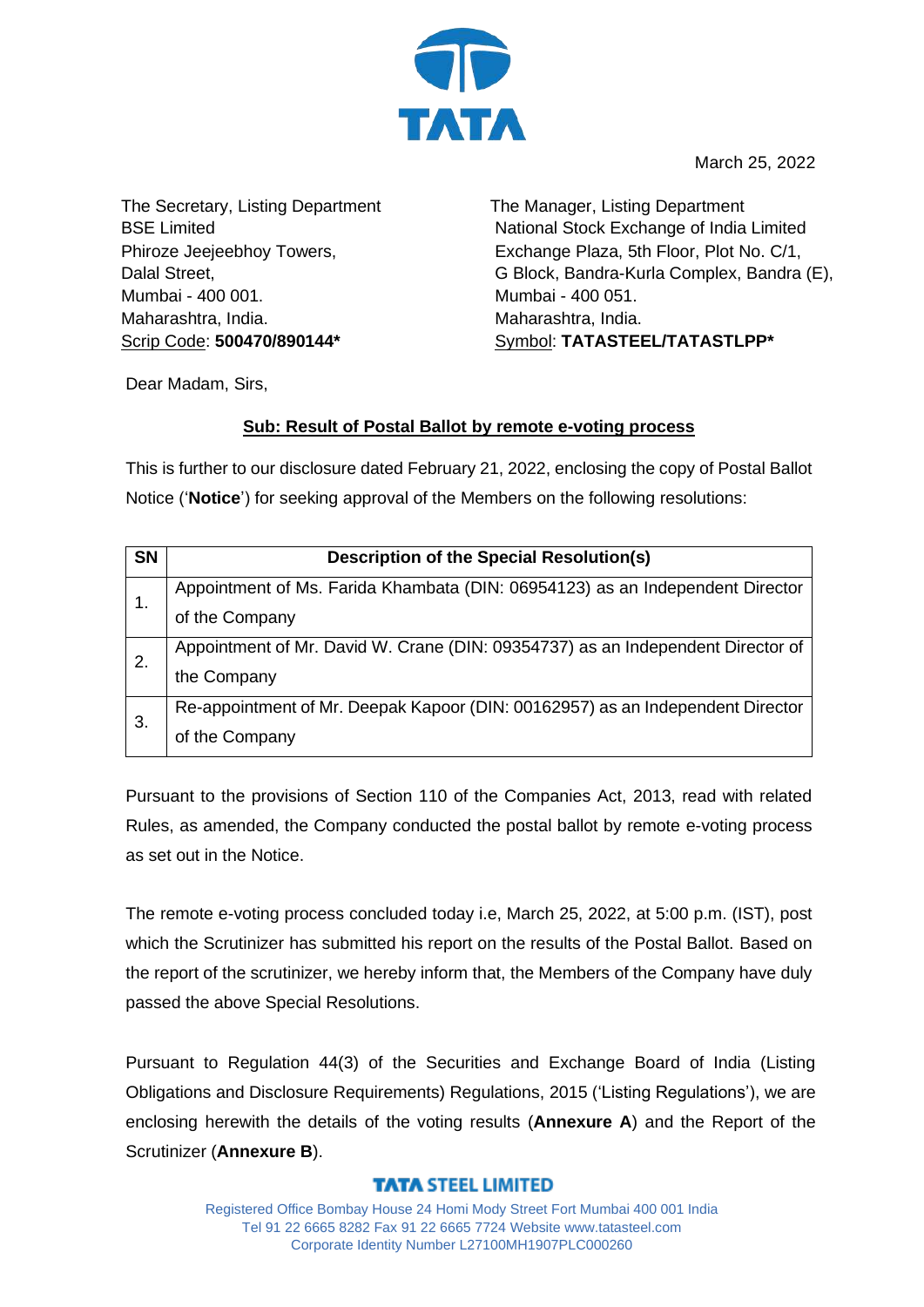

The voting results and the Report of the Scrutinizer are being made available on the website of the Company [www.tatasteel.com](http://www.tatasteel.com/) and on website of National Securities Depository Limited [www.evoting.nsdl.com](http://www.evoting.nsdl.com/)

This is for your information and records.

Thanking you.

Yours faithfully,

**Tata Steel Limited** *Varvameesau* 

**Parvatheesam Kanchinadham** Company Secretary & Chief Legal Officer (Corporate & Compliance) Encl: As above

**\****Securities in scrip code 890144 and symbol TATASTLPP stand suspended from trading effective February 17, 2021*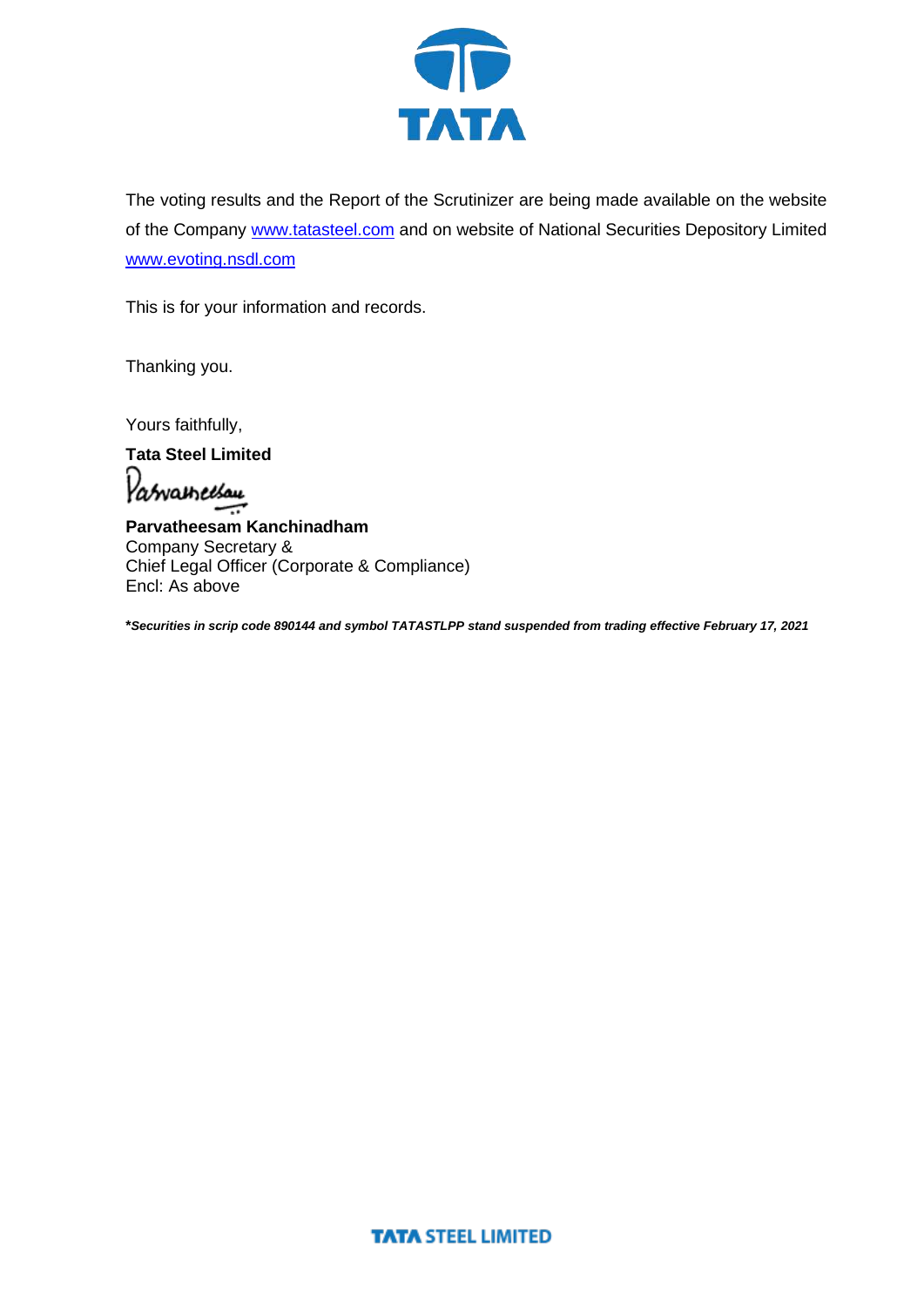

## **A. DETAILS OF VOTING RESULT BY POSTAL BALLOT PROCESS PURSUANT TO REGULATION 44(3) OF LISTING REGULATIONS**

| <b>SN</b> | <b>Particulars</b>                                             | <b>Details</b>                       |  |  |  |  |
|-----------|----------------------------------------------------------------|--------------------------------------|--|--|--|--|
| 1         | Date of Postal Ballot Notice                                   | Friday, February 4, 2022             |  |  |  |  |
| 2         | <b>Cut-off Date</b>                                            | Friday, February 11, 2022            |  |  |  |  |
| 3         | Voting Start Date & Time                                       | February 24, 2022 at 9:00 a.m. (IST) |  |  |  |  |
| 4         | Voting End Date & Time                                         | March 25, 2022 at 5.00 p.m. (IST)    |  |  |  |  |
| 5         | Total Number of Shareholders as on                             | 17,82,170                            |  |  |  |  |
|           | the Cut-off Date                                               |                                      |  |  |  |  |
|           | No. of Members present in meeting either in person or proxy    |                                      |  |  |  |  |
| 6         | Promoter & Promoter Group                                      | <b>NA</b>                            |  |  |  |  |
|           | Public                                                         | <b>NA</b>                            |  |  |  |  |
|           | No. of Members attended the meeting through Video Conferencing |                                      |  |  |  |  |
| 7         | Promoter & Promoter Group                                      | <b>NA</b>                            |  |  |  |  |
|           | Public                                                         | ΝA                                   |  |  |  |  |

## **B. RESULTS OF THE POSTAL BALLOT**

| <b>SN</b> | Agenda                              | <b>Resolution</b> | Mode of  | <b>Remarks</b> |
|-----------|-------------------------------------|-------------------|----------|----------------|
|           |                                     | Required          | Voting   |                |
| 1         | Appointment of Ms. Farida Khambata  |                   |          |                |
|           | (DIN: 06954123) as an Independent   |                   |          |                |
|           | Director of the Company             |                   |          |                |
| 2         | Appointment of Mr. David W. Crane   | Special           | Remote   | Passed with    |
|           | (DIN: 09354737) as an Independent   | <b>Resolution</b> | E-voting | requisite      |
|           | Director of the Company             |                   |          | majority       |
| 3         | Re-appointment of Mr. Deepak Kapoor |                   |          |                |
|           | (DIN: 00162957) as an Independent   |                   |          |                |
|           | Director of the Company             |                   |          |                |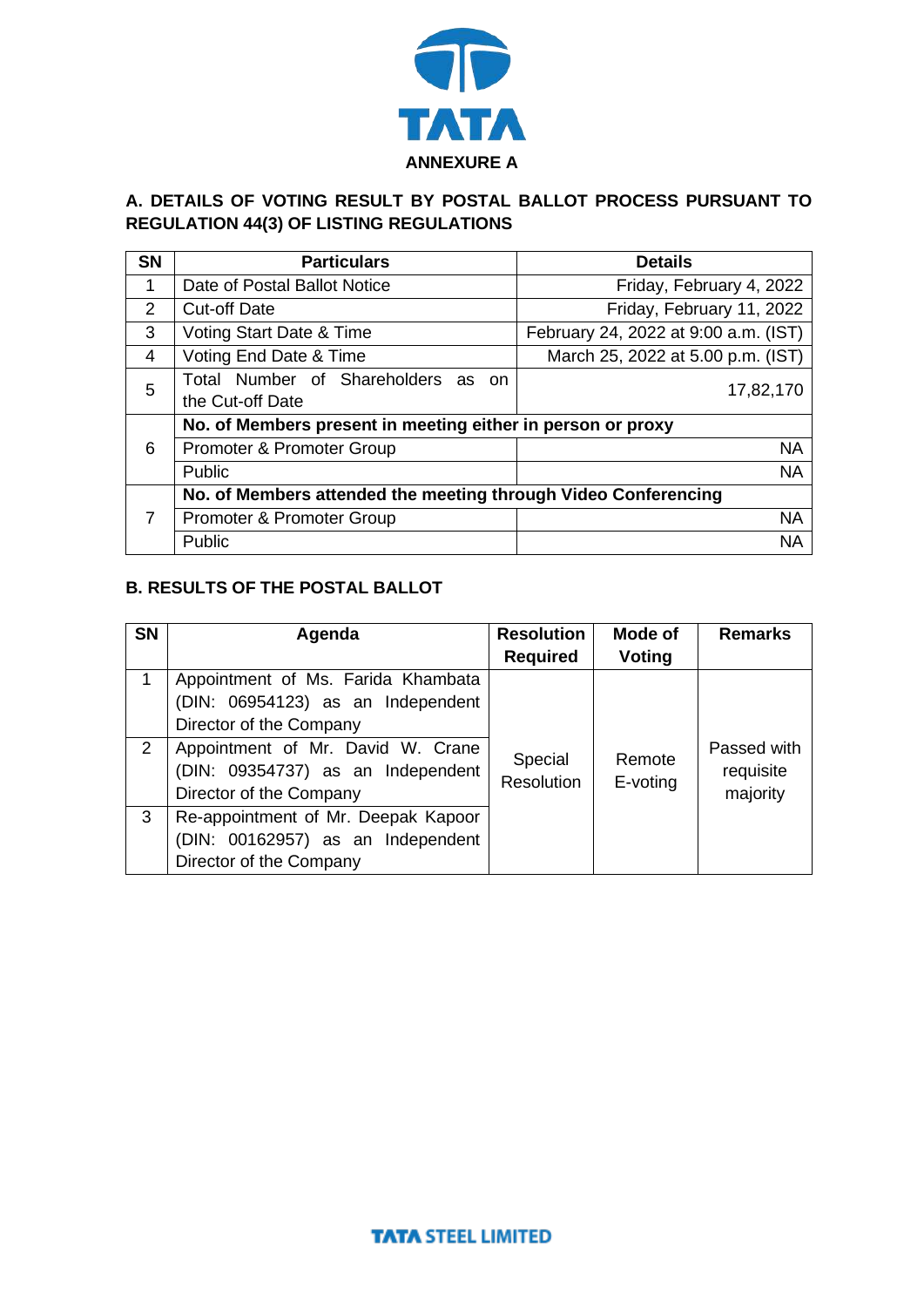|               | <b>Resolution No. 1</b>                                                     |                       |                    |                                             |                        |                                                  |                                                                                              |                                 |                                            |                                          |  |  |  |  |  |  |  |  |  |  |  |  |  |  |  |  |  |  |  |  |  |  |  |  |  |  |  |  |  |  |  |  |  |  |  |  |  |  |  |  |  |  |  |  |  |  |  |  |  |  |  |  |  |  |  |  |  |  |  |  |  |  |
|---------------|-----------------------------------------------------------------------------|-----------------------|--------------------|---------------------------------------------|------------------------|--------------------------------------------------|----------------------------------------------------------------------------------------------|---------------------------------|--------------------------------------------|------------------------------------------|--|--|--|--|--|--|--|--|--|--|--|--|--|--|--|--|--|--|--|--|--|--|--|--|--|--|--|--|--|--|--|--|--|--|--|--|--|--|--|--|--|--|--|--|--|--|--|--|--|--|--|--|--|--|--|--|--|--|--|--|--|--|
|               | <b>Resolution required (Ordinary / Special)</b>                             |                       |                    |                                             | <b>Special</b>         |                                                  |                                                                                              |                                 |                                            |                                          |  |  |  |  |  |  |  |  |  |  |  |  |  |  |  |  |  |  |  |  |  |  |  |  |  |  |  |  |  |  |  |  |  |  |  |  |  |  |  |  |  |  |  |  |  |  |  |  |  |  |  |  |  |  |  |  |  |  |  |  |  |  |
|               | Whether Promoter/ promoter group are interested in the agenda / resolution? |                       |                    |                                             | No                     |                                                  |                                                                                              |                                 |                                            |                                          |  |  |  |  |  |  |  |  |  |  |  |  |  |  |  |  |  |  |  |  |  |  |  |  |  |  |  |  |  |  |  |  |  |  |  |  |  |  |  |  |  |  |  |  |  |  |  |  |  |  |  |  |  |  |  |  |  |  |  |  |  |  |
|               | <b>Description of Resolution considered</b>                                 |                       |                    |                                             |                        |                                                  | Appointment of Ms. Farida Khambata (DIN: 06954123) as an Independent Director of the Company |                                 |                                            |                                          |  |  |  |  |  |  |  |  |  |  |  |  |  |  |  |  |  |  |  |  |  |  |  |  |  |  |  |  |  |  |  |  |  |  |  |  |  |  |  |  |  |  |  |  |  |  |  |  |  |  |  |  |  |  |  |  |  |  |  |  |  |  |
| <b>S. No.</b> | Category                                                                    | <b>Mode of Voting</b> | No. of shares held | <b>Total No. of Votes</b><br>on Shares Held | No. of votes<br>polled | % of Votes<br>Polled on<br>outstanding<br>shares | No. of Votes $-$ in<br>favour                                                                | <b>No. of Votes</b><br>-Against | % of Votes in<br>favour on votes<br>polled | % of Votes<br>against on votes<br>polled |  |  |  |  |  |  |  |  |  |  |  |  |  |  |  |  |  |  |  |  |  |  |  |  |  |  |  |  |  |  |  |  |  |  |  |  |  |  |  |  |  |  |  |  |  |  |  |  |  |  |  |  |  |  |  |  |  |  |  |  |  |  |
|               |                                                                             |                       | [0]                | $[1]$                                       | $[2]$                  | $[3] = \{ [2] / [1] \}^*$<br>100                 | $[4]$                                                                                        | $[5]$                           |                                            | [6]={[4]/[2]}*100 [7]={[5]/[2]}*100      |  |  |  |  |  |  |  |  |  |  |  |  |  |  |  |  |  |  |  |  |  |  |  |  |  |  |  |  |  |  |  |  |  |  |  |  |  |  |  |  |  |  |  |  |  |  |  |  |  |  |  |  |  |  |  |  |  |  |  |  |  |  |
|               |                                                                             | E-Voting              | 41,43,58,657       | 41,43,58,657                                | 41,31,90,264           | 99.7180                                          | 41,31,90,264                                                                                 |                                 | 100.0000                                   | $\sim$                                   |  |  |  |  |  |  |  |  |  |  |  |  |  |  |  |  |  |  |  |  |  |  |  |  |  |  |  |  |  |  |  |  |  |  |  |  |  |  |  |  |  |  |  |  |  |  |  |  |  |  |  |  |  |  |  |  |  |  |  |  |  |  |
|               | Promoter and Promoter Poll<br>Group                                         |                       |                    |                                             |                        |                                                  |                                                                                              |                                 |                                            | $\overline{\phantom{0}}$                 |  |  |  |  |  |  |  |  |  |  |  |  |  |  |  |  |  |  |  |  |  |  |  |  |  |  |  |  |  |  |  |  |  |  |  |  |  |  |  |  |  |  |  |  |  |  |  |  |  |  |  |  |  |  |  |  |  |  |  |  |  |  |
| A             |                                                                             | Postal Ballot         |                    |                                             |                        |                                                  |                                                                                              |                                 |                                            |                                          |  |  |  |  |  |  |  |  |  |  |  |  |  |  |  |  |  |  |  |  |  |  |  |  |  |  |  |  |  |  |  |  |  |  |  |  |  |  |  |  |  |  |  |  |  |  |  |  |  |  |  |  |  |  |  |  |  |  |  |  |  |  |
|               |                                                                             | <b>Total</b>          |                    |                                             | 41,31,90,264           | 99.7180                                          | 41,31,90,264                                                                                 |                                 | 100.0000                                   | $\blacksquare$                           |  |  |  |  |  |  |  |  |  |  |  |  |  |  |  |  |  |  |  |  |  |  |  |  |  |  |  |  |  |  |  |  |  |  |  |  |  |  |  |  |  |  |  |  |  |  |  |  |  |  |  |  |  |  |  |  |  |  |  |  |  |  |
|               |                                                                             | E-Voting              |                    | 48,66,95,822                                | 43, 13, 30, 477        | 88.6242                                          | 42,81,17,342                                                                                 | 32, 13, 135                     | 99.2551                                    | 0.7449                                   |  |  |  |  |  |  |  |  |  |  |  |  |  |  |  |  |  |  |  |  |  |  |  |  |  |  |  |  |  |  |  |  |  |  |  |  |  |  |  |  |  |  |  |  |  |  |  |  |  |  |  |  |  |  |  |  |  |  |  |  |  |  |
| B             | <b>Public Institutions</b>                                                  | Poll                  |                    |                                             |                        |                                                  |                                                                                              |                                 |                                            |                                          |  |  |  |  |  |  |  |  |  |  |  |  |  |  |  |  |  |  |  |  |  |  |  |  |  |  |  |  |  |  |  |  |  |  |  |  |  |  |  |  |  |  |  |  |  |  |  |  |  |  |  |  |  |  |  |  |  |  |  |  |  |  |
|               |                                                                             | Postal Ballot         | 48,67,00,594       |                                             |                        |                                                  |                                                                                              |                                 |                                            |                                          |  |  |  |  |  |  |  |  |  |  |  |  |  |  |  |  |  |  |  |  |  |  |  |  |  |  |  |  |  |  |  |  |  |  |  |  |  |  |  |  |  |  |  |  |  |  |  |  |  |  |  |  |  |  |  |  |  |  |  |  |  |  |
|               |                                                                             | <b>Total</b>          |                    |                                             | 43, 13, 30, 477        | 88.6242                                          | 42,81,17,342                                                                                 | 32, 13, 135                     | 99.2551                                    | 0.7449                                   |  |  |  |  |  |  |  |  |  |  |  |  |  |  |  |  |  |  |  |  |  |  |  |  |  |  |  |  |  |  |  |  |  |  |  |  |  |  |  |  |  |  |  |  |  |  |  |  |  |  |  |  |  |  |  |  |  |  |  |  |  |  |
|               |                                                                             | E-Voting              |                    |                                             | 5,61,10,102            | 17.5201                                          | 5,60,54,847                                                                                  | 55,255                          | 99.9015                                    | 0.0985                                   |  |  |  |  |  |  |  |  |  |  |  |  |  |  |  |  |  |  |  |  |  |  |  |  |  |  |  |  |  |  |  |  |  |  |  |  |  |  |  |  |  |  |  |  |  |  |  |  |  |  |  |  |  |  |  |  |  |  |  |  |  |  |
| C             | <b>Public Non Institutions</b>                                              | Poll                  | 32,04,70,795       |                                             |                        |                                                  |                                                                                              |                                 |                                            |                                          |  |  |  |  |  |  |  |  |  |  |  |  |  |  |  |  |  |  |  |  |  |  |  |  |  |  |  |  |  |  |  |  |  |  |  |  |  |  |  |  |  |  |  |  |  |  |  |  |  |  |  |  |  |  |  |  |  |  |  |  |  |  |
|               |                                                                             | Postal Ballot         |                    | 32,02,61,689                                |                        |                                                  |                                                                                              |                                 |                                            |                                          |  |  |  |  |  |  |  |  |  |  |  |  |  |  |  |  |  |  |  |  |  |  |  |  |  |  |  |  |  |  |  |  |  |  |  |  |  |  |  |  |  |  |  |  |  |  |  |  |  |  |  |  |  |  |  |  |  |  |  |  |  |  |
|               |                                                                             | <b>Total</b>          |                    |                                             | 5,61,10,102            | 17.5201                                          | 5,60,54,847                                                                                  | 55,255                          | 99.9015                                    | 0.0985                                   |  |  |  |  |  |  |  |  |  |  |  |  |  |  |  |  |  |  |  |  |  |  |  |  |  |  |  |  |  |  |  |  |  |  |  |  |  |  |  |  |  |  |  |  |  |  |  |  |  |  |  |  |  |  |  |  |  |  |  |  |  |  |
| Total (A+B+C) |                                                                             |                       | 1,22,15,30,046     | 1,22,13,16,168                              | 90,06,30,843           | 73.7426                                          | 89,73,62,453                                                                                 | 32,68,390                       | 99.6371                                    | 0.3629                                   |  |  |  |  |  |  |  |  |  |  |  |  |  |  |  |  |  |  |  |  |  |  |  |  |  |  |  |  |  |  |  |  |  |  |  |  |  |  |  |  |  |  |  |  |  |  |  |  |  |  |  |  |  |  |  |  |  |  |  |  |  |  |
|               | <b>Whether resolution is Passed or Not</b>                                  |                       | Yes                |                                             |                        |                                                  |                                                                                              |                                 |                                            |                                          |  |  |  |  |  |  |  |  |  |  |  |  |  |  |  |  |  |  |  |  |  |  |  |  |  |  |  |  |  |  |  |  |  |  |  |  |  |  |  |  |  |  |  |  |  |  |  |  |  |  |  |  |  |  |  |  |  |  |  |  |  |  |

*\*Rujuvalika Investments Limited (a wholly owned subsidiary company), holding 11,68,393 Ordinary (equity) Shares forming part of the Promoter Group, refrained from voting as these shares do not carry any voting rights.*

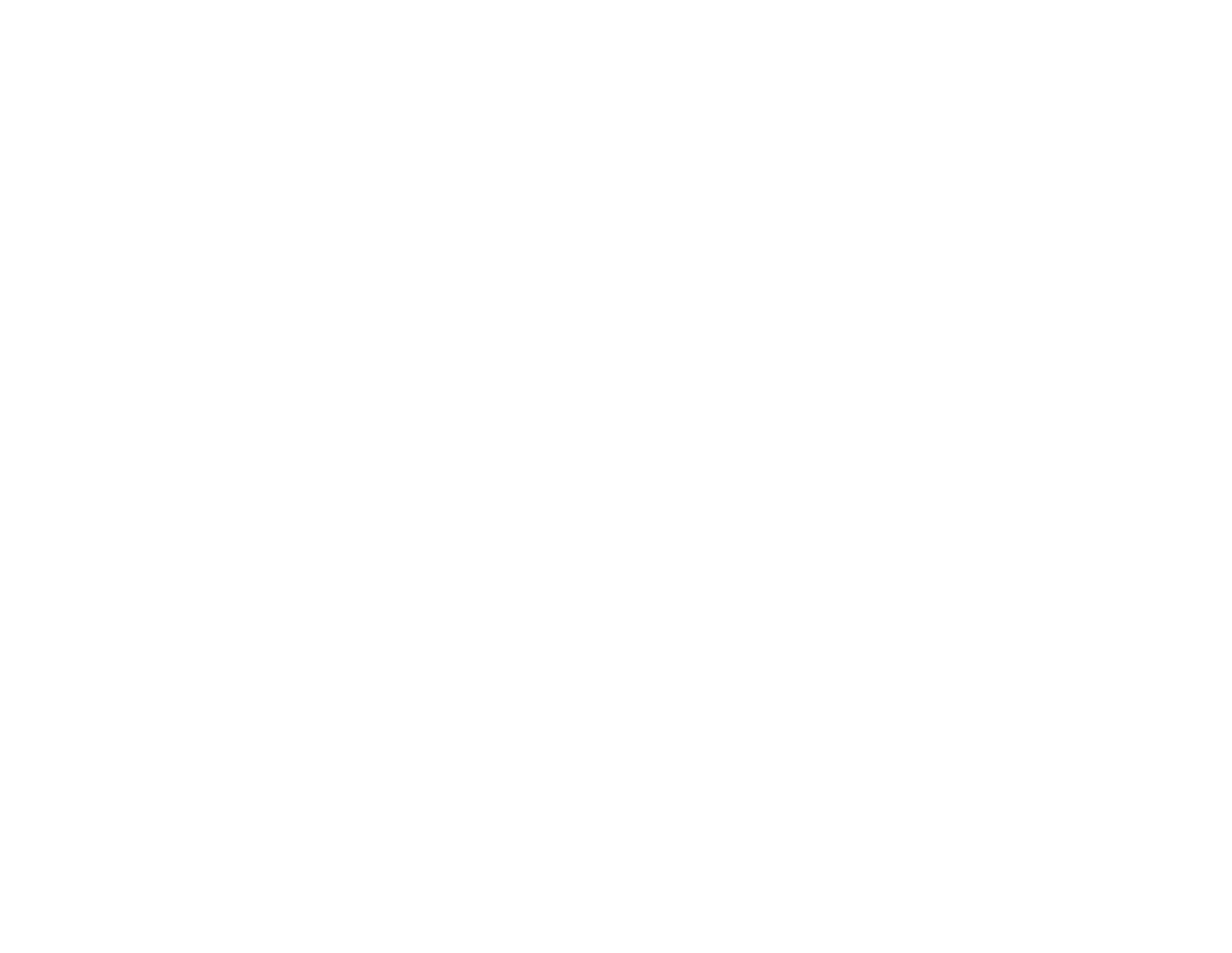| <b>Resolution No. 3</b> |                                                                             |                       |                              |                                                              |                                                                                               |                                               |                            |                                    |                                            |                                       |  |  |        |                          |                          |        |
|-------------------------|-----------------------------------------------------------------------------|-----------------------|------------------------------|--------------------------------------------------------------|-----------------------------------------------------------------------------------------------|-----------------------------------------------|----------------------------|------------------------------------|--------------------------------------------|---------------------------------------|--|--|--------|--------------------------|--------------------------|--------|
|                         | <b>Resolution required (Ordinary / Special)</b>                             |                       |                              |                                                              | <b>Special</b>                                                                                |                                               |                            |                                    |                                            |                                       |  |  |        |                          |                          |        |
|                         | Whether Promoter/ promoter group are interested in the agenda / resolution? |                       |                              |                                                              | <b>No</b>                                                                                     |                                               |                            |                                    |                                            |                                       |  |  |        |                          |                          |        |
|                         | <b>Description of Resolution considered</b>                                 |                       |                              |                                                              | Re-appointment of Mr. Deepak Kapoor (DIN: 00162957) as an Independent Director of the Company |                                               |                            |                                    |                                            |                                       |  |  |        |                          |                          |        |
| S. No.                  | Category                                                                    | <b>Mode of Voting</b> | No. of shares<br>held        | <b>Total No. of</b><br><b>Votes on Shares</b><br><b>Held</b> | No. of votes<br>polled                                                                        | % of Votes Polled<br>on outstanding<br>shares | No. of Votes-<br>in favour | No. of<br><b>Votes</b><br>-Against | % of Votes in<br>favour on votes<br>polled | % of Votes against<br>on votes polled |  |  |        |                          |                          |        |
|                         |                                                                             |                       | [0]                          | $[1]$                                                        | $[2]$                                                                                         | $[3] = \{ [2] / [1] \}^* 100$                 | $[4]$                      | $[5]$                              | $[6] = \{ [4] / [2] \} * 100$              | $[7] = \{ [5] / [2] \} * 100$         |  |  |        |                          |                          |        |
|                         |                                                                             | E-Voting              |                              | 41,43,58,657                                                 | 41,31,90,264                                                                                  | 99.7180                                       | 41,31,90,264               | $\sim$                             | 100.0000                                   | 0.0000                                |  |  |        |                          |                          |        |
|                         | Promoter and Promoter   Poll<br>Group                                       |                       | 41,43,58,657                 |                                                              |                                                                                               | 0.0000                                        |                            | $\overline{\phantom{a}}$           | 0.0000                                     | 0.0000                                |  |  |        |                          |                          |        |
| Α                       |                                                                             | Postal Ballot         |                              |                                                              |                                                                                               | 0.0000                                        |                            |                                    | 0.0000                                     | 0.0000                                |  |  |        |                          |                          |        |
|                         |                                                                             | <b>Total</b>          |                              |                                                              | 41,31,90,264                                                                                  | 99.7180                                       | 41,31,90,264               | $\overline{\phantom{a}}$           | 100.0000                                   | 0.0000                                |  |  |        |                          |                          |        |
|                         |                                                                             | E-Voting              |                              |                                                              | 43,09,34,184                                                                                  | 88.5428                                       | 42,82,64,184               | 26,70,000                          | 99.3804                                    | 0.6196                                |  |  |        |                          |                          |        |
| B                       | <b>Public Institutions</b>                                                  | Poll                  | 48,67,00,594<br>48,66,95,822 |                                                              |                                                                                               | 0.0000                                        |                            | $\sim$                             | 0.0000                                     | 0.0000                                |  |  |        |                          |                          |        |
|                         |                                                                             | Postal Ballot         |                              |                                                              |                                                                                               |                                               |                            |                                    |                                            |                                       |  |  | 0.0000 | $\overline{\phantom{a}}$ | $\overline{\phantom{a}}$ | 0.0000 |
|                         |                                                                             | <b>Total</b>          |                              |                                                              | 43,09,34,184                                                                                  | 88.5428                                       | 42,82,64,184               | 26,70,000                          | 99.3804                                    | 0.6196                                |  |  |        |                          |                          |        |
|                         |                                                                             | E-Voting              |                              |                                                              | 5,61,03,328                                                                                   | 17.5180                                       | 5,60,26,883                | 76,445                             | 99.8637                                    | 0.1363                                |  |  |        |                          |                          |        |
| $\mathsf{C}$            | <b>Public Non Institutions</b>                                              | Poll                  | 32,04,70,795                 | 32,02,61,689                                                 |                                                                                               | 0.0000                                        |                            | $\overline{\phantom{a}}$           | 0.0000                                     | 0.0000                                |  |  |        |                          |                          |        |
|                         |                                                                             | Postal Ballot         |                              |                                                              |                                                                                               | 0.0000                                        |                            | $\overline{\phantom{a}}$           | 0.0000                                     | 0.0000                                |  |  |        |                          |                          |        |
|                         |                                                                             | <b>Total</b>          |                              |                                                              | 5,61,03,328                                                                                   | 17.5180                                       | 5,60,26,883                | 76,445                             | 99.8637                                    | 0.1363                                |  |  |        |                          |                          |        |
| Total (A+B+C)           |                                                                             |                       | 1,22,15,30,046               | 1,22,13,16,168                                               | 90,02,27,776                                                                                  | 73.7096                                       | 89,74,81,331               | 27,46,445                          | 99.6949                                    | 0.3051                                |  |  |        |                          |                          |        |
|                         | <b>Whether resolution is Passed or Not</b>                                  |                       | Yes                          |                                                              |                                                                                               |                                               |                            |                                    |                                            |                                       |  |  |        |                          |                          |        |

*\*Rujuvalika Investments Limited (a wholly owned subsidiary company), holding 11,68,393 Ordinary (equity) Shares forming part of the Promoter Group, refrained from voting as these shares do not carry any voting rights.*

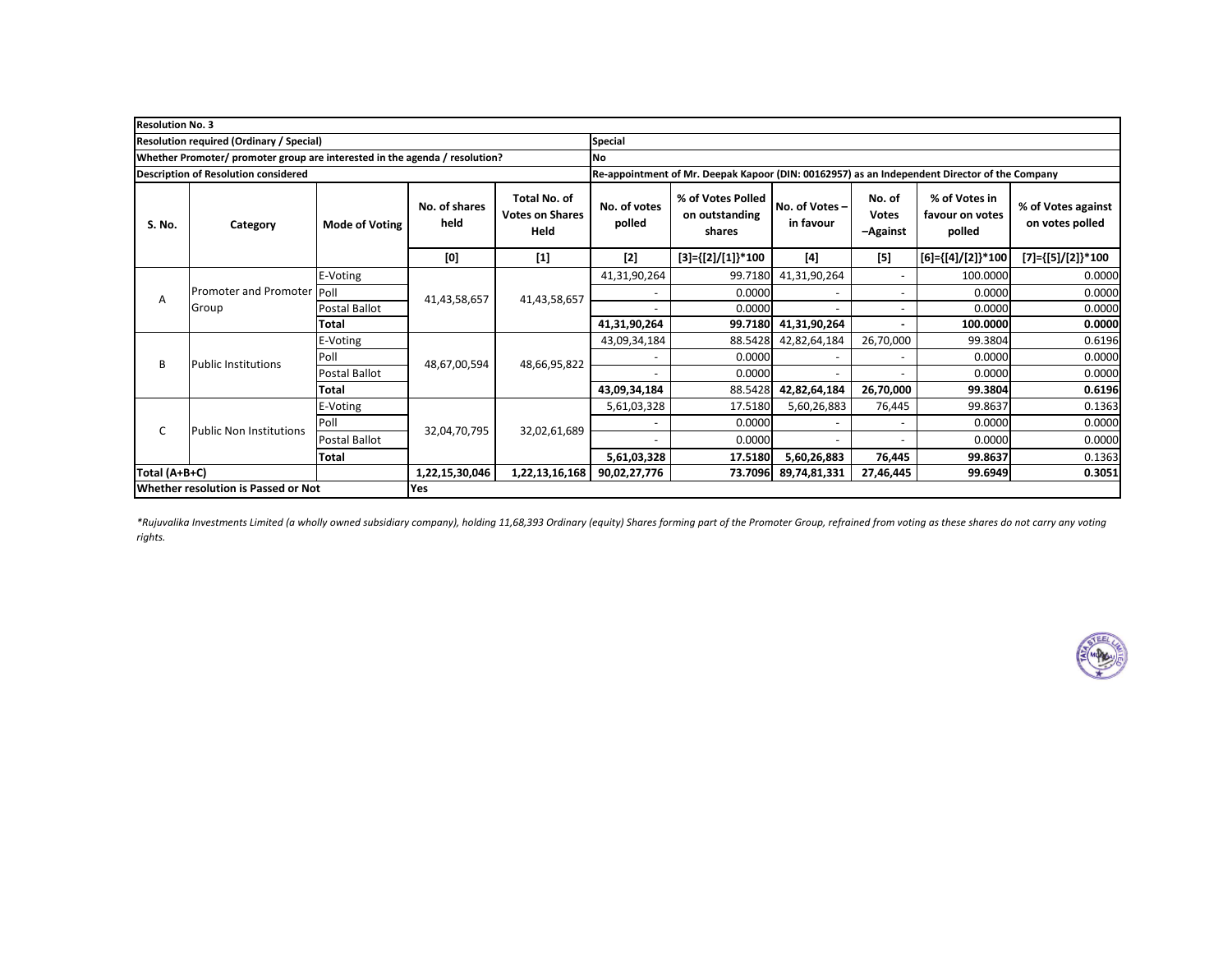# **PARIKH & ASSOCIATES 21 Office: COMPANY SECRETARIES** 111, 11<sup>th</sup> Floor, Sai-Dwar CHS Ltd

Sab TV Lane, Opp Laxmi Industrial Estate, Off Link Road, Above Shabari Restaurant, Andheri (W), Mumbai: 400053 Tel No 26301232 / 26301233 / 26301240 Email: cs@parikhassociates.com parikh.associates@rediffmail.com

March 25, 2022

To, **TATA STEEL LIMITED**  Bombay House, 24, Homi Mody Street, Fort, Mumbai 400 001

#### **Kind Attn: Mr. Parvatheesam Kanchinadham**

#### **Sub.: Report on Postal Ballot Voting of Tata Steel Limited ('the Company')**

Dear Sir,

I refer to my appointment as Scrutinizer to conduct the postal ballot through e-voting process in respect of the following Special Resolutions:

- 1. Appointment of Ms. Farida Khambata (DIN: 06954123) as an Independent Director of the Company.
- 2. Appointment of Mr. David W. Crane (DIN: 09354737) as an Independent Director of the Company.
- 3. Re-appointment of Mr. Deepak Kapoor (DIN: 00162957) as an Independent Director of the Company.

I enclose the following:

- a) My report to the Chairman of the Company on the result of the postal ballot process conducted only through the electronic voting process.
- b) The register showing the particulars of the e-votes registered on the e-voting system of the National Securities Depository Limited ('NSDL') in respect of the abovementioned Special Resolutions.

Thanking you

Yours faithfully, P. N. Parikh Parikh & Associates Encl.: As above. P N Parikh Digitally signed by P N Parikh DN: c=IN, o=Personal, postalCode=400104, st=Maharashtra, 2.5.4.20=02a59473a64d87ecbddfe0a8e3 ad70b06b16d5d30bb138b26dcc8c4b69 3f8ed1, serialNumber=e6a5dfe9f9f1e9732378e1 98497c9be1a9a5543aafae294fe7c98b0c 5e69c2fc, cn=P N Parikh Date: 2022.03.25 20:43:27 +05'30'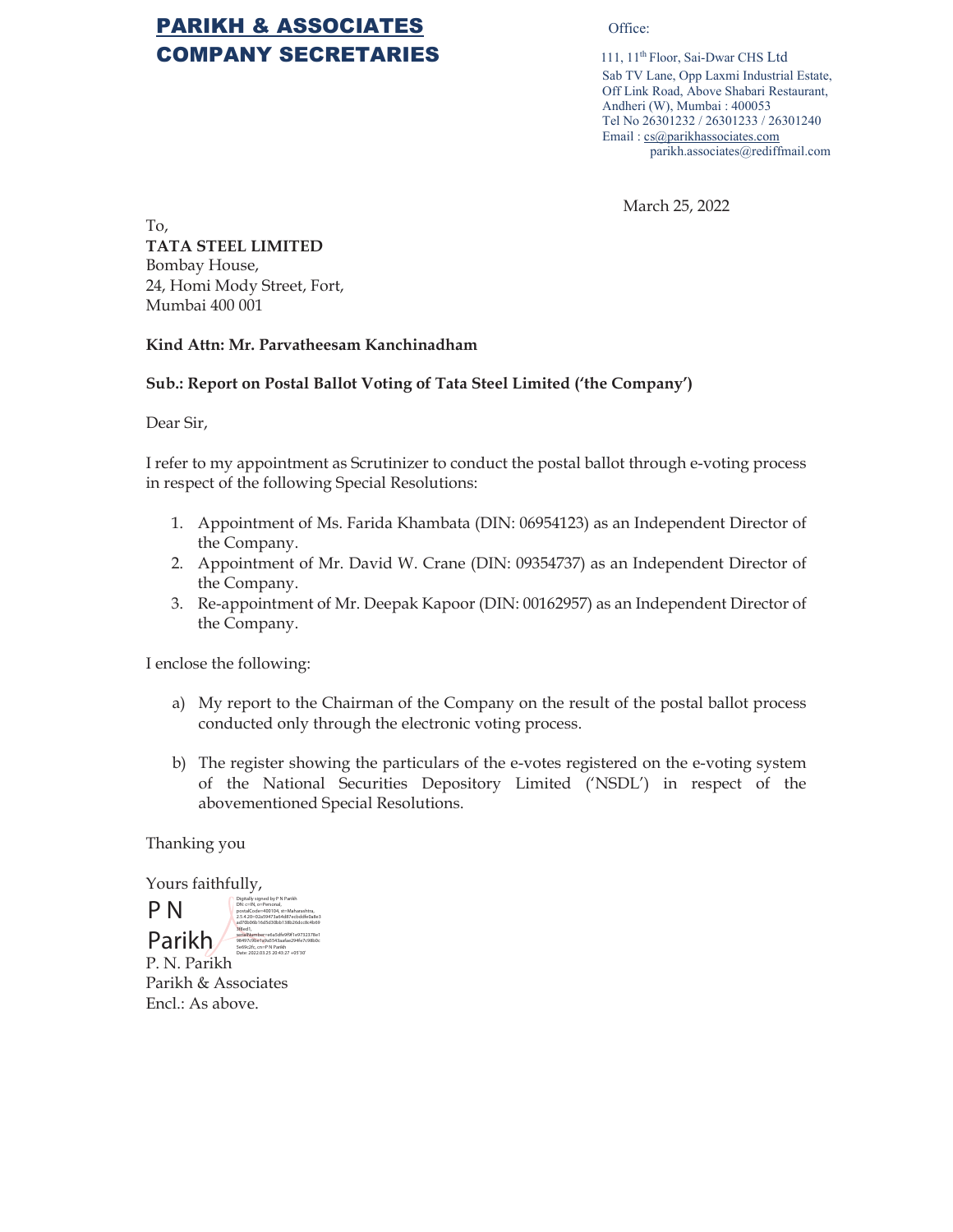# **PARIKH & ASSOCIATES 21 Office: COMPANY SECRETARIES** 111, 11<sup>th</sup> Floor, Sai-Dwar CHS Ltd

Sab TV Lane, Opp Laxmi Industrial Estate, Off Link Road, Above Shabari Restaurant, Andheri (W), Mumbai: 400053 Tel No 26301232 / 26301233 / 26301240 Email: cs@parikhassociates.com parikh.associates@rediffmail.com

To, **TATA STEEL LIMITED**  Bombay House, 24, Homi Mody Street, Fort, Mumbai 400 001

#### **Report of Scrutinizer**

I, P. N Parikh, of M/s Parikh & Associates, Practising Company Secretaries (Membership No. FCS 327), having my office at 111, 11th Floor, Sai Dwar CHS Ltd., Sab TV Lane, Opp. Laxmi Indl. Estate, Off Link Road, Andheri (West), Mumbai-400053, have been appointed as the Scrutinizer to conduct the Postal Ballot process through electronic voting process ('remote evoting') in respect of the following Special Resolutions:

- 1. Appointment of Ms. Farida Khambata (DIN: 06954123) as an Independent Director of the Company.
- 2. Appointment of Mr. David W. Crane (DIN: 09354737) as an Independent Director of the Company.
- 3. Re-appointment of Mr. Deepak Kapoor (DIN: 00162957) as an Independent Director of the Company.

pursuant to the Postal Ballot Notice dated February 4, 2022, issued under Section 110 and other applicable provisions, if any, of the Companies Act, 2013 (the 'Act') (including any statutory modification or re-enactment thereof for the time being in force) read with Rule 22 of the Companies (Management and Administration) Rules, 2014 (the 'Rules'), as amended from time to time and pursuant to Regulation 30 of the SEBI (Listing Obligations and Disclosure Requirements) Regulations, 2015 read with the General Circular No. 14/2020 dated April 8, 2020 and the General Circular No. 17/2020 dated April 13, 2020, 22/2020 dated June 15, 2020, General Circular No. 33/2020 dated September 28, 2020, General Circular No. 39/2020 dated December 31, 2020, General Circular No. 10/2021 dated June 23, 2021 and General Circular No. 20/2021 dated December 8, 2021 issued by the Ministry of Corporate Affairs ('MCA') (hereinafter collectively referred to as 'MCA Circulars') and pursuant to other applicable laws and regulations.

The Postal Ballot Notice dated February 4, 2022 along with statement setting out material facts under Section 102 of the Act in respect of the above mentioned resolution, as confirmed by the Company, was sent, via e-mail only to the Members whose names appeared in the Register of Members/List of Beneficial Owners as received from Depositories and whose e-mail addresses were registered with the Company/Depositories.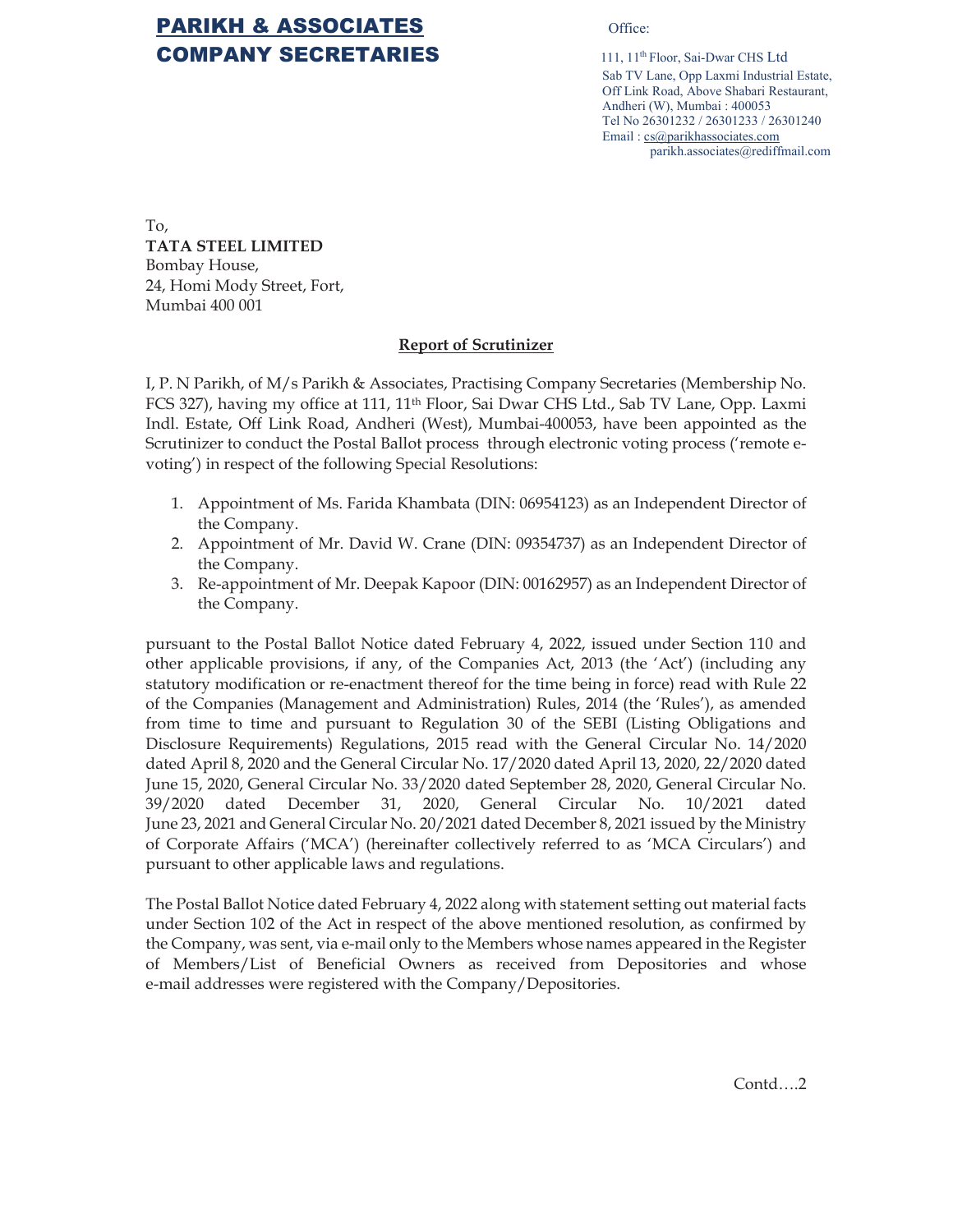The Company had availed the e-voting facility offered by National Securities Depository Limited for conducting remote e-voting by the shareholders of the Company.

The shareholders of the Company holding shares as on the 'cut-off' date of Friday, February 11, 2022 were entitled to vote on the resolutions as contained in the Notice.

The voting period for remote e-voting commenced on Thursday, February 24, 2022 at 9:00 a.m. (IST) and ended on Friday, March 25, 2022 at 5:00 p.m. (IST). The e-voting module was disabled by NSDL thereafter.

The votes cast under remote e-voting facility were thereafter unblocked.

I have scrutinized and reviewed the votes cast through remote e-voting based on the data downloaded from the e-voting system of NSDL and have maintained a register in which necessary entries have been made in accordance with the Companies (Management and Administration) Rules, 2014, as amended.

The Management of the Company is responsible to ensure compliance with the requirements of the Companies Act, 2013, rules and the MCA Circulars relating to remote e-voting on the Resolution contained in the notice of Postal Ballot.

My responsibility as scrutinizer for the voting on postal ballot through remote e-voting is restricted to making a Scrutinizer's Report of the votes cast in favour or against the said resolution.

I would like to mention that the voting rights of Members were in proportion to their share of the paid-up equity share capital of the Company as on the cut-off date i.e. Friday, February 11, 2022 and as per the Register of Members of the Company.

Further, I would also like to mention that Shareholders who have split their votes into "Assent" as well as "Dissent" in respect of each DP ID/Client ID or Folio No., while their votes are taken as cast, they have been counted only once for the purpose of their presence, which has been mentioned under the head "Assent".

I now submit my Scrutinizer Report on the results of the voting by postal ballot only through the remote e-voting process in respect of the said Special Resolutions as under: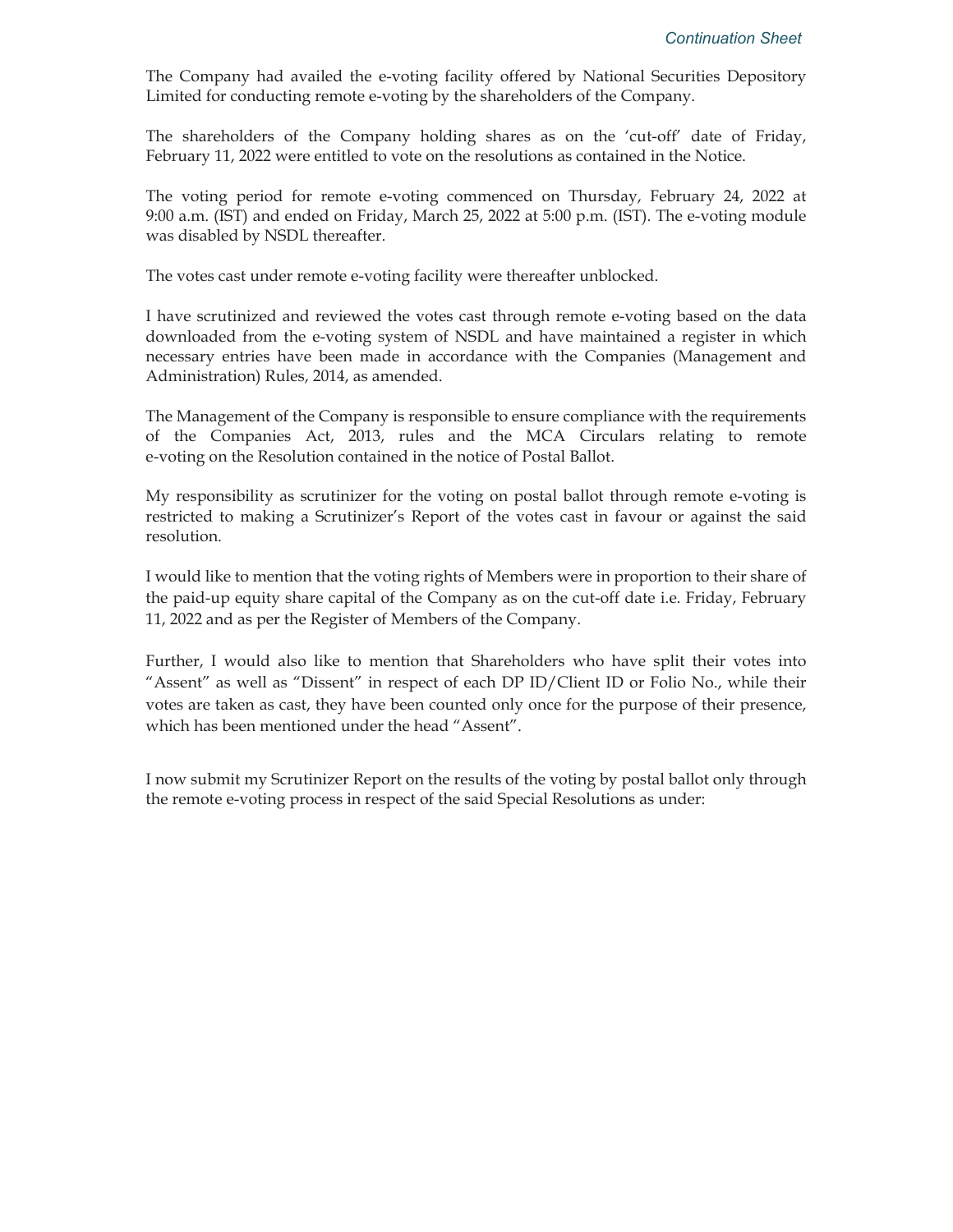## **Resolution 1: Special Resolution**

#### **Appointment of Ms. Farida Khambata (DIN: 06954123) as an Independent Director of the Company.**

(i) Voted **in favour** of the resolution:

| <b>Type of Ordinary Share</b>  | Number<br>members<br>voted |                | of   Number of valid $\frac{9}{6}$<br>votes<br>them | cast         | $bv$ | of<br>number of valid<br>votes cast | total |
|--------------------------------|----------------------------|----------------|-----------------------------------------------------|--------------|------|-------------------------------------|-------|
| Fully paid-up Ordinary Shares  |                            | 9440           |                                                     | 89,73,62,397 |      |                                     |       |
| Partly paid-up Ordinary Shares |                            | $\overline{ }$ |                                                     |              | 56   |                                     |       |
| Total                          |                            | 9447           |                                                     | 89,73,62,453 |      |                                     | 99.64 |

(ii) Voted **against** the resolution:

| <b>Type of Ordinary Share</b>  | Number | of   Number of valid $\frac{1}{2}$ % of total number<br>members voted $\vert$ votes cast by them $\vert$ of valid votes cast |      |
|--------------------------------|--------|------------------------------------------------------------------------------------------------------------------------------|------|
| Fully paid-up Ordinary Shares  | 607    | 32,68,390                                                                                                                    |      |
| Partly paid-up Ordinary Shares | Nil    | Nil                                                                                                                          |      |
| Total                          | 607    | 32,68,390                                                                                                                    | 0.36 |

(iii) **Invalid** votes:

| <b>Type of Ordinary Share</b>  | voted whose votes were $\vert$ by them<br>declared invalid | Number of members   Number of invalid votes cast |
|--------------------------------|------------------------------------------------------------|--------------------------------------------------|
| Fully paid-up Ordinary Shares  | Nil                                                        | Nil                                              |
| Partly paid-up Ordinary Shares | Nil                                                        | N <sub>i</sub> l                                 |
| Total                          | Nil                                                        | Nil                                              |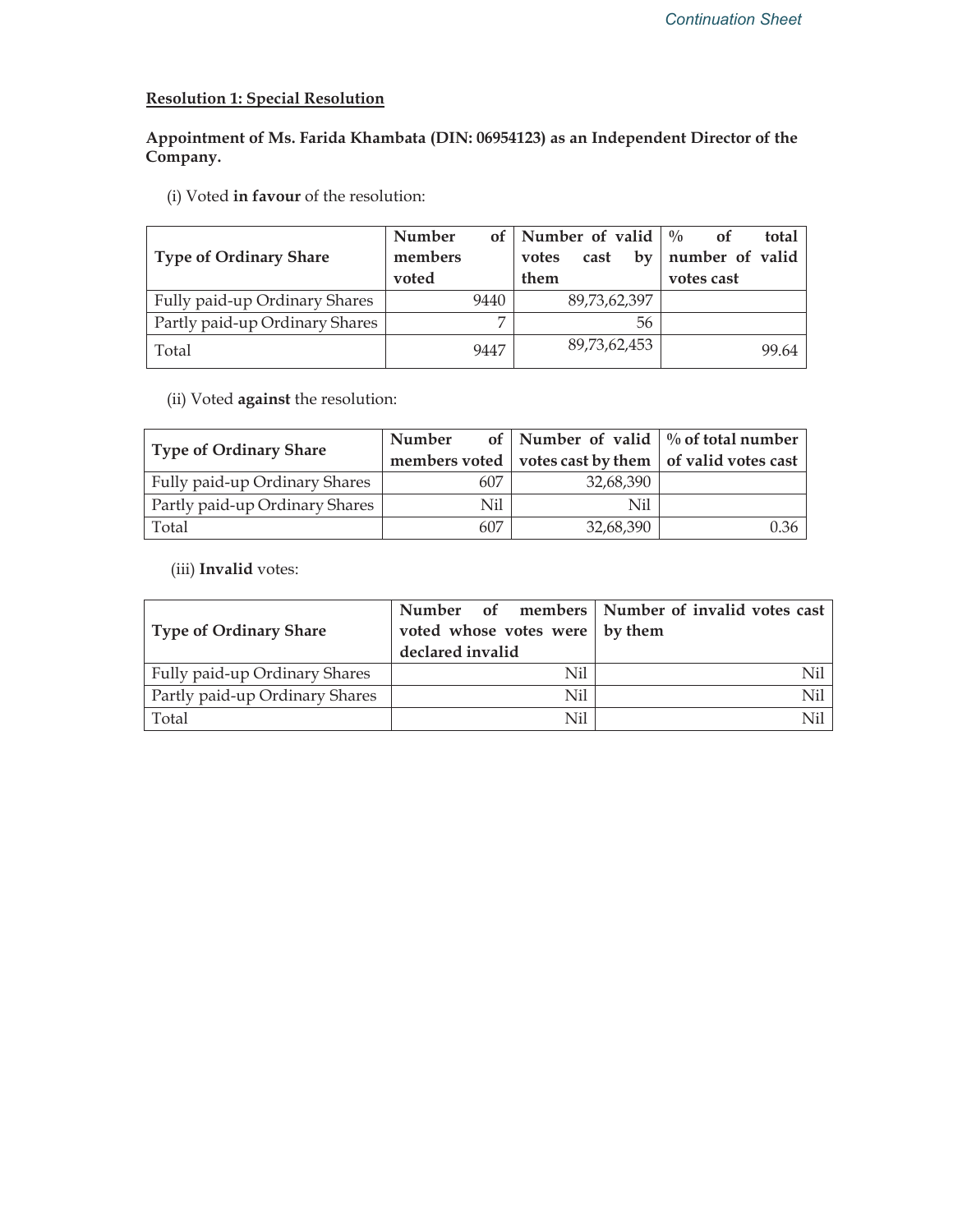## **Resolution 2: Special Resolution**

### **Appointment of Mr. David W. Crane (DIN: 09354737) as an Independent Director of the Company.**

(i) Voted **in favour** of the resolution:

| <b>Type of Ordinary Share</b>  | <b>Number</b><br>members<br>voted | of   Number of valid $\frac{9}{6}$<br>$bv$<br>cast<br>votes<br>them | <sub>of</sub><br>total<br>number of valid<br>votes cast |
|--------------------------------|-----------------------------------|---------------------------------------------------------------------|---------------------------------------------------------|
| Fully paid-up Ordinary Shares  | 9359                              | 89,34,44,660                                                        |                                                         |
| Partly paid-up Ordinary Shares | $\overline{ }$                    | 56                                                                  |                                                         |
| Total                          | 9366                              | 89,34,44,716                                                        | 99.21                                                   |

### (ii) Voted **against** the resolution:

|                                | Number | of   Number of valid   $\%$ of total number              |      |
|--------------------------------|--------|----------------------------------------------------------|------|
| Type of Ordinary Share         |        | members voted   votes cast by them   of valid votes cast |      |
| Fully paid-up Ordinary Shares  | 654    | 71,23,973                                                |      |
| Partly paid-up Ordinary Shares | Nil    | Nil                                                      |      |
| Total                          | 654    | 71,23,973                                                | 0.79 |

(iii) **Invalid** votes:

| Type of Ordinary Share         | voted whose votes were   by them<br>declared invalid | Number of members Number of invalid votes cast |
|--------------------------------|------------------------------------------------------|------------------------------------------------|
| Fully paid-up Ordinary Shares  | Nil                                                  | Nil                                            |
| Partly paid-up Ordinary Shares | Nil                                                  | Nil                                            |
| Total                          | Nil                                                  | N <sub>i</sub> l                               |